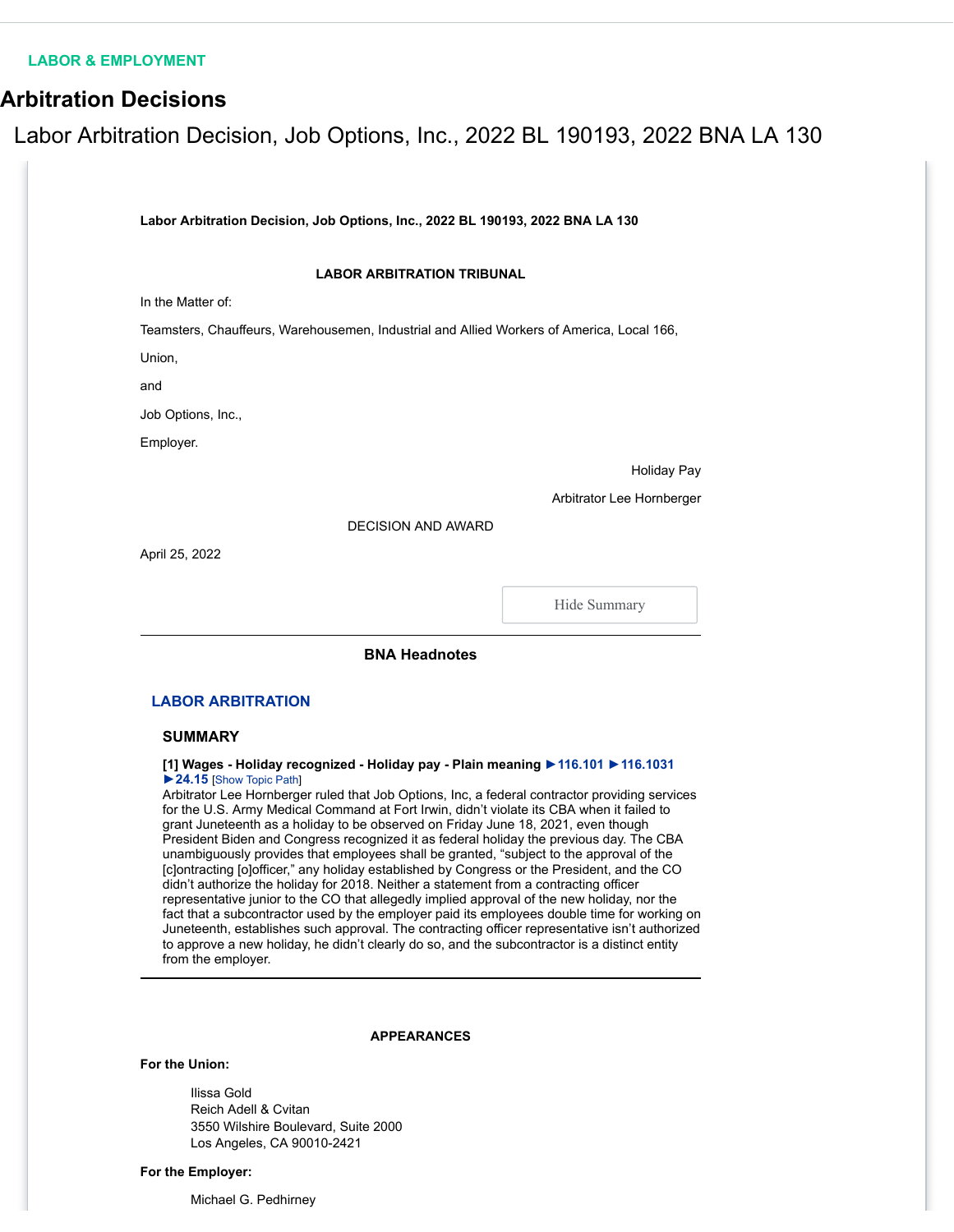Littler Mendelson 333 Bush Street, 34*th* Floor San Francisco, CA 94104

## **INTRODUCTION**

This arbitration arises pursuant to a Collective Bargaining Agreement (CBA) between the Teamsters, Chauffeurs, Warehousemen, Industrial and Allied Workers of America, Local 166 (Union) and Job Options, Inc. (Employer). The CBA also covers ADE Global Management Systems (ADE), a subcontractor utilized by the Employer. The Union contends that the Employer violated CBA Art. 15 by not granting Juneteenth as a holiday on June 18, 2021. The Employer maintains that it did not violate the CBA when it did not grant Juneteenth as a holiday on June 18, 2021.

Pursuant to the procedures of the CBA, I was selected by the parties to conduct a hearing and render a final and binding arbitration award. The hearing was held on March 8, 2022, in Fort Irwin, California, via Zoom. At the hearing, the parties were afforded the opportunity for examination and cross-examination of witnesses and for introduction of relevant exhibits. The hearing was transcribed. The transcript was received by me on March 17, 2022. The dispute was deemed submitted on April 15, 2022, the date the post-hearing submissions were received.

The parties stipulated that the grievance and arbitration were timely and properly before me, and that I could determine the issues to be resolved in the instant arbitration after receiving the evidence and arguments presented.

The advocates did an excellent job of presenting their respective cases.

## **ISSUE**

The parties stipulated that the issue to be resolved in the instant arbitration is: Whether the Employer violated CBA Art. 15 by not granting Juneteenth as a holiday on June 18, 2021; and, if so, what shall be the remedy?

#### **RELEVANT CONTRACTUAL LANGUAGE**

#### **ARTICLE 15.00.00 — HOLIDAYS**

**15.01.00** The following eleven (11) days are designated as holidays

| New Year's Day          | Martin Luther King, Jr.'s Birthday |
|-------------------------|------------------------------------|
| <b>Presidents Day</b>   | Memorial Day                       |
| Independence Day        | Labor Day                          |
| Columbus Day            | Veteran's Day                      |
| <b>Thanksgiving Day</b> | Christmas Day                      |
|                         |                                    |

Employee's Birthday

In addition to these holidays, employees shall be granted, subject to the approval of the Contracting Officer, any holiday that may hereinafter be established by an Act of Congress of the United States or by Proclamation of the President of the United States. ...

## **ARTICLE 29.00.00 — ARBITRATION . . .**

**29.04.00** The decision of the arbitrator, upon the matter submitted, shall be final, conclusive, and binding upon JOI and the Union, provided that the arbitrator shall not have the authority to change, alter, or modify any of the terms or provisions of this Agreement.

**29.05.00** All expenses incurred and approved by JOI and the Union necessary for the considerations and decision of grievances or dispute submitted to it shall be borne by and divided equally. All fees and expenses of the arbitrator**[\*2]** shall be borne by the party against**[\*2]** whom the arbitrator rules.

**29.06.00** If there is any question as to which is the losing party, or if a case is referred back to the parties without decision, or if there are decisions against more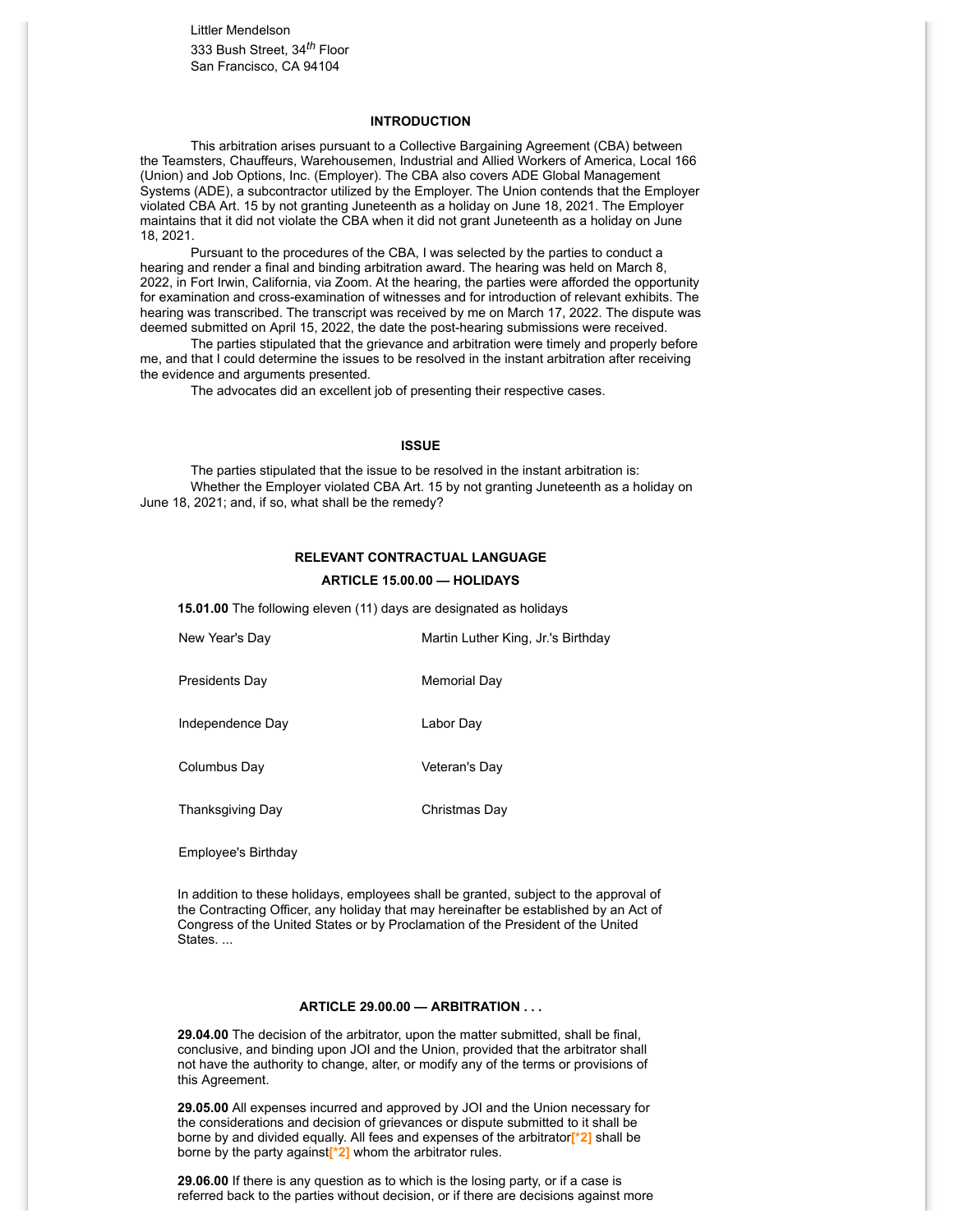than one of the parties to the arbitration, the arbitrator is authorized and requested to determine who shall pay the fees and may in such case order a sharing of such fees. In such an event the decision of the arbitrator will be binding. . . .

**29.08.00** Each decision of the arbitrator shall be made in writing and a copy of each sent to the interested parties, including separate copies to the Union and JOI. The determinations of the arbitrator within the purview of his authority are final and binding. There shall be no appeal.

#### **REVIEW OF THE FACTUAL PRESENTATIONS**

#### **Introduction**

The Employer is a federal contractor that provides a broad range of services, including custodial or housekeeping services and grounds maintenance. The Employer has been retained by MEDCOM to provide services at Fort Irwin, California. The parties' CBA covers the terms and conditions of employment for the Employer's employees working at Fort Irwin. Many of the employees provide services at the hospital at Fort Irwin. The hospital at Fort Irwin operates twenty-four hours per day. There is employee coverage during all hours of the day. The Employer has subcontracted work at Fort Irwin to ADE, which is also a signatory to the CBA.

## **Juneteenth**

On June 17, 2021, President Biden signed S. 745, an Act of Congress proclaiming that Juneteenth would be recognized as a federal holiday beginning immediately on June 19, 2021. Juneteenth is on the anniversary date of the June 19, 1865, announcement of General Order No. 3 by Union Army General Gordon Granger, proclaiming freedom for enslaved people in Texas.

Because June 19, 2021 fell on a Saturday, the legislation required that federal employees receive a holiday on the closest Friday or Monday before or after the holiday. Therefore, the federal holiday would be observed on the preceding Friday, June 18, 2021.

Later on June 17, 2021, Chief, Environmental Services for MEDCOM Matthew Mitchell advised the Employer that MEDCOM would consider the following day, Friday, June 18, 2021, to be a holiday for MEDCOM. He directed the Employer, "Please make arrangements to have everything completed as you would on a normal holiday, and please let me know if you have any questions."

## **Grievant**

**Grievant has been employed by the Employer in Housekeeping at the Fort Irwin Medical Facility since 2013**. She worked on June 18, 2021. Other employees did not come to work that day. Grievant was not paid holiday pay for that day. She filed a Grievance because she was not paid holiday pay. She does not think other employees of the Employer were paid holiday pay for June 18, 2021.

#### **ADE employee Ann Sturgis**

**Ann Sturgis is employed by ADE**. ADE is a subcontractor of the Employer. Sturgis' supervisor is an employee of ADE. Sturgis worked on June 18, 2021. She was paid holiday**[\*3]** pay. Other ADE employees had the day off. Sturgis found**[\*3]** out on that day that it was a holiday from COR Mitchell. Sturgis' Supervisor is employed via the Employer. The Supervisor has stated she works for the Employer. Sturgis does not know if Mitchell is the CO. Mitchell used to be Project Officer for the Employer. Mitchell had been Sturgis' supervisor. Mitchell told Sturgis she would receive holiday pay under the same CBA as Grievant.

Sturgis testified that,

Q. ... Matt Mitchell, his title, his COR, which I believe stands for contracting officer's representative; is that correct?

A. I believe so, yes. Tr. 29/6-9.

#### **Union Business Agent Eric Hug**

**Eric Hug has been the Union Business Agent (BA) since 2018**. If an employee works on a holiday, the employee is paid double time. Grievant contacted BA Hug. BA Hug reached out to the Employer. There was email traffic. COR Mitchell represents the Federal government.

Eventually the Employer said Grievant was not getting paid for the holiday. The Employer did not pay for holiday pay for that day. BA Hug does not know if ADE asked for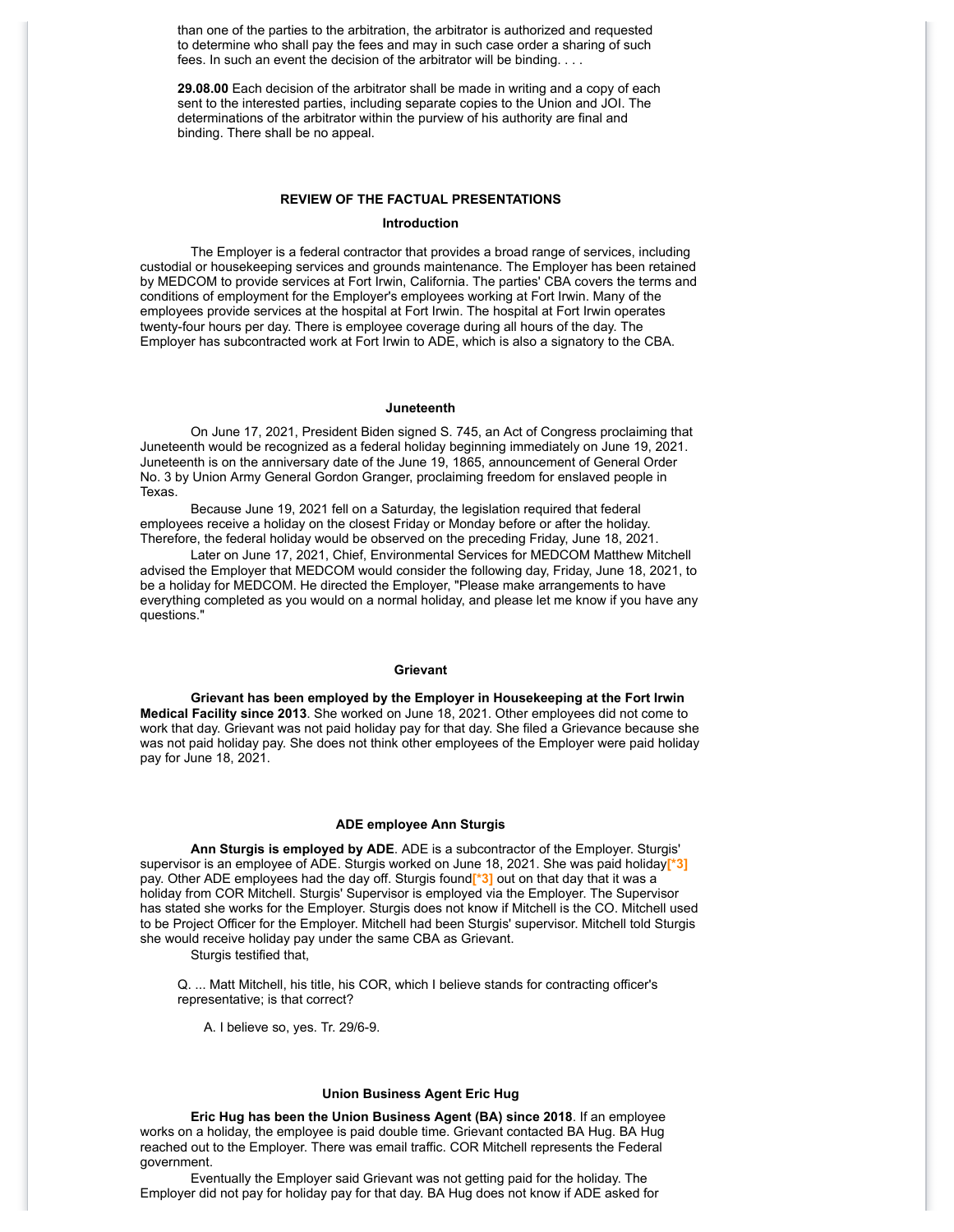permission from the Employer to pay holiday pay.

BA Hug testified that,

A. Matt Mitchell is a contracting operations representative. So he represents the government. He over — he oversees — makes sure that Job Options and ADE is performing the work they're supposed to be performing. Tr. 36/7-11.

BA Hug further testified that,

Q. To your knowledge, the contracting officer is Maria Cachola; correct? A. Yes. ... . Tr. 47/18-20.

#### **Contract Manager Daniel Torres**

**Contract Manager Daniel Torres** has been an employee of the Employer for approximately three years. He has been the Contract Manager three years. There is a contract between the Employer and MEDCOM. Torres overseas the contract between the U.S. Army and MEDCOM. The CO is Patricia Cachola. Mitchell reports to the CO. ADE is a subcontractor of the Employer. No one from ADE asked the Employer for approval to pay holiday pay.

Torres testified that:

Q. Did Ms. Cachola ever advise you that Medcom approved of adding Juneteenth as a holiday to the existing collective bargaining agreement between JOI and the [T]eamsters?

A. No. Tr. 57/18-22.

#### **July 15, 2022, Grievance**

Following the filing of the grievance, Torres reached out to CO Cachola for clarification on COR Mitchell's June 17, 2021, email and whether CO Cachola, as Contracting Officer, approved June 18, 2021, as a holiday pursuant to CBA Sec 15.01.00. His July 19, 2021, email to CO Cachola said.

Hello Ms. Cachola,

I want to follow up on [Mitchell's June 17, 2021] email for some clarification. Does that mean that our contract is going to be modified to include the additional holiday pay?

CO Cachola responded, "We have received no guidance on the subject. For now, a modification is not required. Thank you!"

## **March 8, 2022, arbitration hearing**

The Union requested to have the Grievance submitted to arbitration. The hearing was held on March 8, 2022.

## **CONTENTIONS[\*4] OF THE PARTIES**

#### **a. For the Union**

The Union contends that the Employer's**[\*4]** initial denial of holiday pay apparently stemmed from an email it received from Cachola, indicating that she had not received guidance on the subject and that for the time being the Employer would not need to modify its contract. On this basis, the Employer concluded that it had not received "approval of the Contracting Officer" under Art. 15 to grant the Juneteenth holiday. This communication with the CO came over a month after Mitchell, in his capacity as the COR, sent instruction to the Employer that June 18 would be considered a federal holiday to commemorate Juneteenth and to make arrangements as they would on a normal holiday. Cachola and several others from the U.S. Army MEDCOM were copied on that email, which was never contradicted by anyone. From that basis, even if the Employer had not strictly received a communication from Cachola authorizing it to treat Juneteenth as a holiday, the totality of the circumstances from the uncontradicted statements from Mitchell indicate that it either would have had that authorization or would have received it shortly thereafter. Even after multiple discussions on this issue between the Employer and the Union, the Employer still never followed up with Cachola or Mitchell to get further clarification on the subject. The Employer should not be able to claim that it received no authorization when it did not follow up on the issue beyond the one inconclusive email.

That ADE, a subcontractor of the Employer and signatory to the same CBA, did in fact pay its employees double pay on June 18 pursuant to Art. 15 further undercuts the Employer's claims that it did not know if it had received authorization for that payment. As Union Business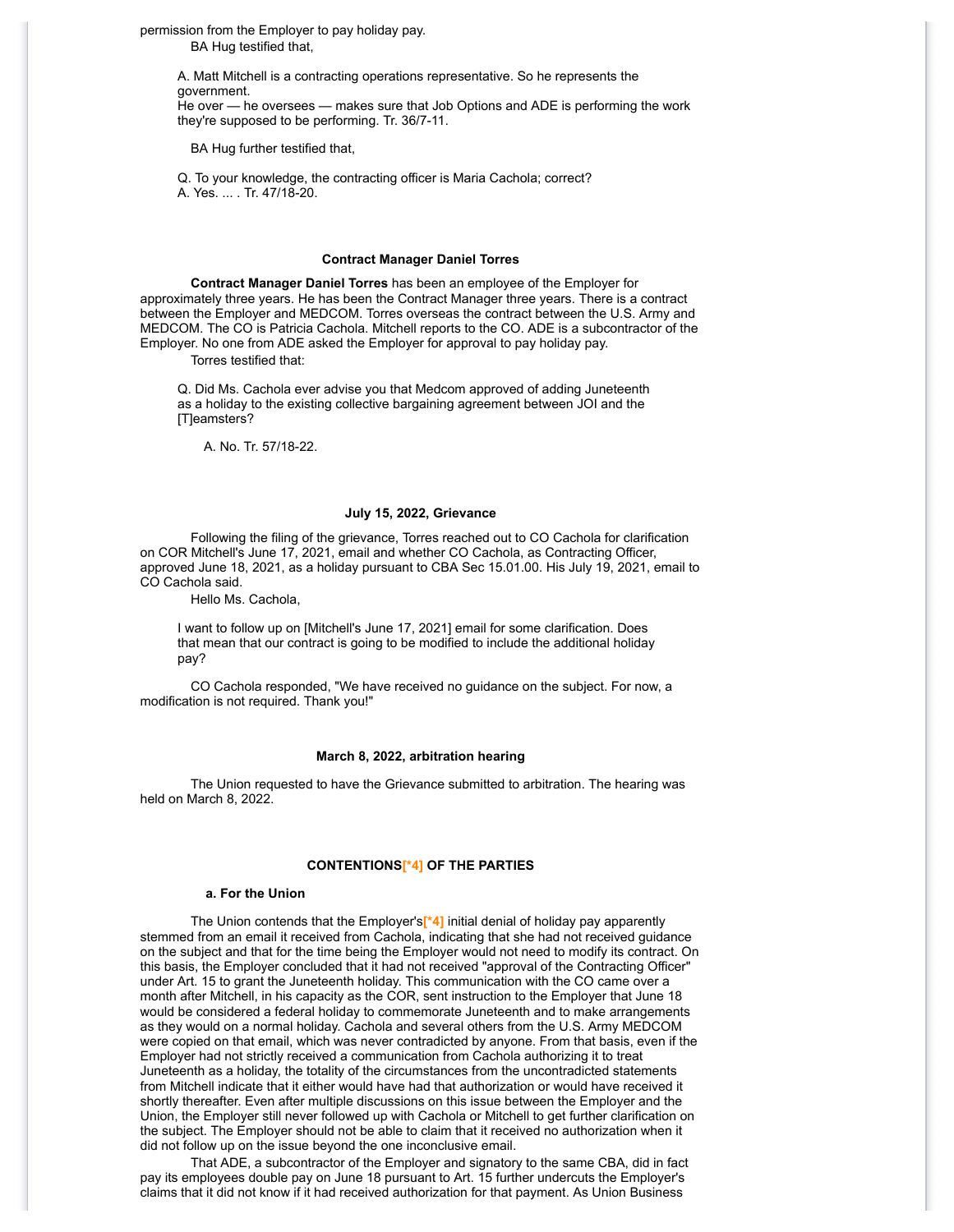Representative Eric Hug testified, confirmed by Employer Contracts Manager Daniel Torres, ADE could not have authorized new holiday pay on its own, but would have had to receive authorization from someone in the U.S. Army MEDCOM. Sturgis testified that this authorization came from Mitchell, a claim not disputed by any side. As the Employer and ADE shared the same CO and COR, it can be reasonably inferred that ADE either received explicit approval for double pay or did not receive any kind of contradicting guidance.

The conversations between the Union, the Employer, Mitchell, and Cachola indicate that Juneteenth had been authorized as a holiday and that there was some question as to whether the Employer's contract would need a modification in order to cover the holiday, a question on which the Employer never bothered to follow up. Furthermore, Employer's subcontractor ADE did apparently receive authorization to pay their employees double holiday pay pursuant to the**[\*5]** CBA, which was confirmed by Mitchell. The totality of the circumstances demonstrate that the Employer was authorized to provide holiday pay to employees, and it was their lack**[\*5]** of effort in obtaining explicit clarification from Cachola and Mitchell that led them to believe they lacked authorization. On this basis, the Employer violated CBA Art. 15. The Union requests the Arbitrator award double pay pursuant to Art. 15.04.00 to all bargaining unit members, including Grievant, who worked for the Employer on June 18, 2021, as well as regular holiday pay for nonworking employees pursuant to Art. 15.03.02.

## **b. For the Employer**

The Employer contends this case involves the Employer not providing its employees holiday pay for June 18, 2021, which was declared a federal holiday by Congress in honor of Juneteenth. The Union contends that the CBA compels the Employer to provide holiday pay for that date even though CBA Sec. 15 requires that any newly-established holiday be approved by the Contracting Officer, which did not occur in this case. Because the Contracting Officer of the United States Army Medical Command at Fort Irwin (MEDCOM) did not approve of the addition of Juneteenth as a holiday covered by CBA Art. 15, the Employer was under no obligation to treat June 18, 2021 as a paid holiday.

The CBA clearly and unambiguously requires that the grievance be denied. CBA Sec. 15 provides:

In addition to [the eleven enumerated holidays designated in the CBA], employees shall be granted, subject to the approval of the Contracting Officer, any holiday that may hereinafter be established by an Act of Congress of the United States or by Proclamation of the President of the United States. CBA, p. 18.

The CBA requires that all new or additional holidays be approved by the Contracting Officer. MEDCOM's CO, Cachola, undisputedly advised the Employer that the contract between MEDCOM and the Employer (and, by extension, the CBA) need not be modified to account for Juneteenth as a paid holiday. The Employer had no duty to provide employees with holiday pay benefits for June 18, 2021. By bringing this grievance and demanding that the Employer provide holiday pay for Juneteenth, the Union is effectively asking the Arbitrator to modify Sec. 15's requirement that new holidays be approved by the CO, which the Arbitrator may not do.

The Union contends that Matthew Mitchell of MEDCOM was authorized to approve the holiday and he did so. The evidence demonstrates otherwise. Cachola, not Mitchell, was the CO. There is nothing in the record that suggests that COR Mitchell is authorized to supersede the commands and directives of CO Cachola, his superior.

The Union claims that the fact that ADE, an Employer subcontractor and party to the CBA, paid its employees holiday pay is dispositive. The mere fact that ADE chose to provide its own employees such pay does not establish that the CBA required the Employer or ADE to provide holiday pay benefits. ADE's actions are not binding on the Employer.

The**[\*6]** Union contends that the Employer profited off of the fact that its employees did not need to work on June 18,**[\*6]** 2021, pursuant to MEDCOM's instruction. The mere fact that MEDCOM did not require the employees' service on that day does not entitle the employees to holiday pay. The CBA makes it clear that the right to a paid holiday only arises if there is approval from the CO, which there was not in this instance. The Union's claim that the Employer profited due to some of its employees not working at Fort Irwin on June 18, 2021 is unfounded as the Union is not privy to the Employer's financials. Despite a handful of employees not being required to report for work on June 18, 2021, due to several outlying clinic closures, other employees, including Grievant, were required to report for work as the Army Medical Command at Fort Irwin is a hospital which requires services twenty-four hours per day, seven days per week.

The Arbitrator must deny the Union's grievance in its entirety.

#### **DISCUSSION AND DECISION**

The instant case involves a contract interpretation in which I am called upon to determine the meaning of some portion of the CBA between the parties. I may refer to sources other than the CBA for enlightenment as to the meaning of various provisions of the CBA. My essential role, however, is to interpret the language of the CBA with a view to determining what the parties intended when they bargained for the disputed provisions of the CBA. Indeed, the validity of the award is dependent upon my drawing the essence of the award from the plain language of the CBA. It is not for me to fashion my own brand of workplace justice nor to add to or delete language from the CBA.

In determining the meaning of the instant CBA, then, I draw the essence of the meaning of the CBA from the terms of the CBA of the parties. Central to the resolution of any contract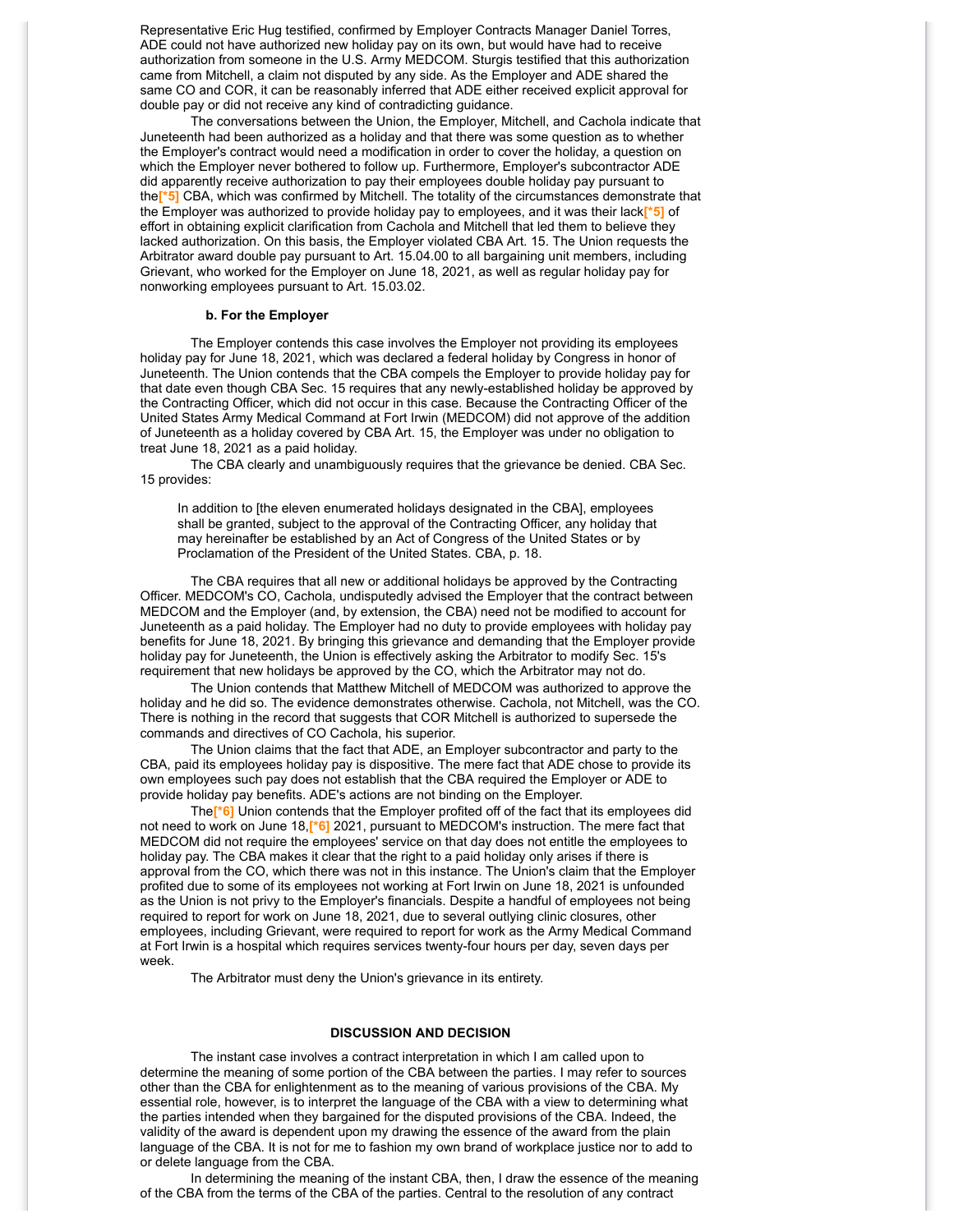application dispute is a determination of the parties' intent as to specific contract provisions. In undertaking this analysis, I will first examine the language used by the parties. If the language is ambiguous, I will assess comments made when the bargain was reached, assuming there is evidence on the subject. In addition, I will examine previous practice by the parties related to the subject. When direct evidence is not available, circumstantial evidence may be determinative.

This is a contract interpretation case. The basic issue revolves around whether the Employer violated CBA Art. 15 by not granting Juneteenth as a holiday on June 18, 2021. The Union maintains that the Employer violated CBA Art. 15 by not granting Juneteenth as a holiday on June 18, 2021. The Employer maintains that it did not violate the CBA when it did not grant Juneteenth as a holiday on June 18, 2021.

This is an important case for both parties. Holiday pay is important to the Employer for production, mission accomplishment, morale, integrity of the CBA, and managerial reasons. Holiday pay is important to the**[\*7]** Union for predictability, self-esteem, quality of life, integrity**[\*7]** of the CBA, and morale.

I conclude the Employer did not violate the CBA when it did not grant Juneteenth as a holiday on June 18, 2021.

#### **Burden of proof**

The burden lies with the Union to identify a CBA provision which prohibited the Employer from acting as it did. *Reynolds Metal Co.*, *62 LA 695* (Volz, 1974). Abrams, *Inside Arbitration* (2013), pp. 246-247 and 301-303. In alleging a violation of a CBA, the Union has to prove by a preponderance of the evidence that a violation occurred. *Steamboat Ski & Resort Corp.*, **[139 LA 693](https://www.bloomberglaw.com/product/labor/document/1?citation=139%20la%20693&summary=yes#jcite)** (Bonney, 2019).

#### **General overview**

The CBA says,

In addition to [the eleven enumerated holidays designated in the CBA], employees shall be granted, **subject to the approval of the Contracting Officer**, any holiday that may hereinafter be established by an Act of Congress of the United States or by Proclamation of the President of the United States. CBA, p. 18. Emphasis added. ...

[T]he arbitrator shall not have the authority to change, alter, or modify any of the terms or provisions of this Agreement. CBA, p. 36.

There is no negotiating history. Elkouri & Elkouri, pp. 9-26 to 9-31. There is no past practice. *Id.* at pp. 9-33 to 9-33.

All of the witnesses testified honestly and to the best of their recollections. The good faith testimony of the witnesses does not resolve whether the Employer violated Art. 15 by not granting Juneteenth as a holiday on June 18, 2021. This means I have to go the CBA language which says, "subject to the approval of the Contracting Officer ... ."

The primary rule in construing a written instrument is to determine, not alone from a single word or phrase, but from the instrument as a whole, the true intent of the parties, and to interpret the meaning of a questioned word, or part, with regard to the connection in which it is used, the subject matter and its relation to all other parts or provisions. *Riley Stoker Corp*, *7 LA 764, 767* (Platt, 1947).

All words of the CBA have to be given meaning. "Ordinarily, all words used in an agreement should be given effect. The fact that a word is used indicates that the parties intended it to have some meaning ... ." Elkouri & Elkouri,, p. 9-36. Each word and phrase of a CBA is to be given meaning. The phrase "subject to the approval of the Contracting Officer" must have been put in the CBA for a reason. If the parties had wanted to say, "subject to the approval of the Contracting Officer or the Contracting Officer Representative," they could have. They did not. Elkouri and Elkouri, pp. 9-26 to 9-31. I do "not have the authority to change, alter, or modify any of the terms or provisions of this Agreement." CBA, p. 36.

If CBA wording is clear and definite, clear language should be enforced. In cases where the language is clear and unambiguous, arbitrators are generally unlikely to consider extrinsic forms of evidence such as the intent of the parties, bargaining notes or history, or practices. *Champion Int'l Corp.*, *85 LA 877, 880* (Allen, 1985); and Elkouri & Elkouri, (2014 Supp), p. 59. Words should be given their ordinary and popularly accepted meaning in the absence of anything indicating that they were used in a different sense**[\*8]** or that the parties intended some special or technical meaning.

It is axiomatic in contract construction that**[\*8]** an interpretation that tends to nullify or render meaningless any part of the contract should be avoided because of the general presumption that the parties do not carefully write into a solemnly negotiated agreement words intended to have no effect. *John Deere Tractor Co.*, *5 LA 631, 632* (Updegraff, 1946)

It has been indicated that: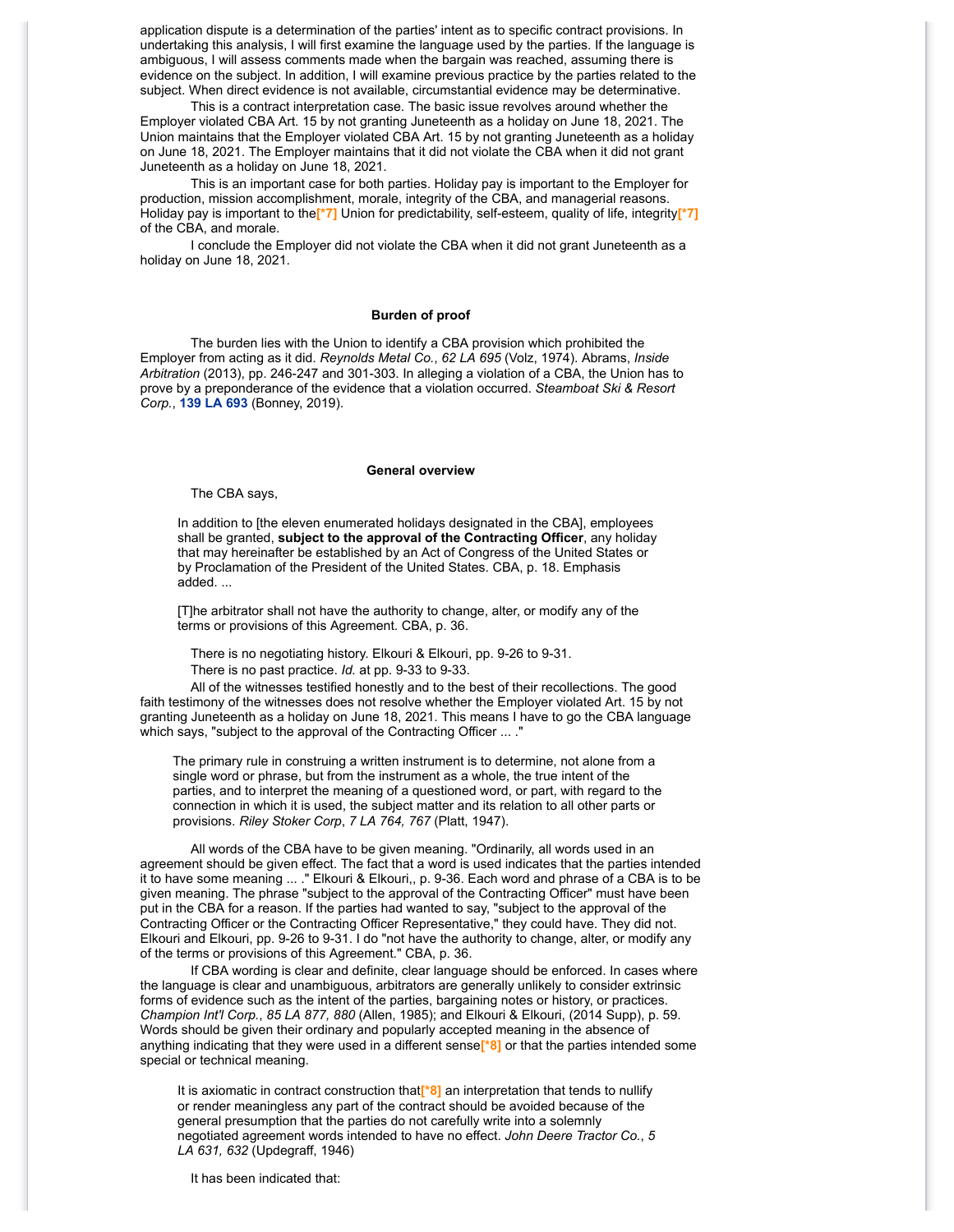Although [I] may use [my] expertise in interpreting and applying the contractual provisions, [I] cannot substitute [my] own sense of equity and justice but the award must be grounded in the terms of the agreement. To do otherwise would, in effect, be to change or alter the agreement through indirection. This [I] cannot, and should not do in the interest of *all* parties and the collective bargaining process. In other words, it is the [my] duty ... to interpret the contract as precisely as [I] can, and not to rewrite it. *Johnston-Tombigbee Mfg Co.*, **[113 LA 1015, 1020](https://www.bloomberglaw.com/product/labor/document/1?citation=113%20la%201015&summary=yes#jcite)** (Howell, 2000). Emphasis in original.

The significant emails from the Exh. 3 email chain are quoted below. June 17, 2021, COR Mitchell email to the Employer and others,

We just received notification that tomorrow 18 June 2021, will be considered a Federal Holiday observed by USAMEDCOM to commemorate Juneteenth. Please make arrangements to have everything completed as you would on a normal holiday, and please let me know if you have any questions.

July 19, 2021, Contract Manager Torres email to CO Cachola,

Hello Ms. Cachola,

I want to follow up on [Matthew Mitchell's June 17, 2021] email for some clarification. Does that mean that our contract is going to be modified to include the additional holiday pay?

July 19, 2021, CO Cachola email response,

We have received no guidance on the subject. For now, a modification is not required. Thank you!

July 19, 2022, the Employer's Human Resources Director Anderson email,

... The KO didn't authorize the time off and we will not be paid for the day so [the Employer's] stance remains the same. Employees will not be paid for the time off this year but will begin next year. ... .

The email chain does not show that there was "approval of the Contracting Officer." The Union has made several additional serious arguments. I have seriously considered each of these arguments.

The Union argues that the Employer should not be able to claim that it received no authorization when it did not follow up on the issue beyond the one inconclusive email. This argument does not control. COR Mitchell is not the Contracting Officer. CO Cachola is the Contracting Officer. COR Mitchell reports to CO Cachola. COR Mitchell is not vested with the authority to approve new holidays pursuant to Sec. 15. Even assuming COR Mitchell had such authority, he did not approve of the Employer adding June 18, 2021, as a holiday for which the Employer's employees would be entitled to holiday pay. He merely advised that the day "will be considered a Federal Holiday observed by USAMEDCOM**[\*9]** to commemorate Juneteenth." He requested that the Employer "make arrangements to have everything completed as [it] would on a normal holiday" and let him know if the Employer**[\*9]** had any questions. COR Mitchell did not direct the Employer to consider June 18, 2021, as a holiday for purposes of the CBA.

The Union argues that subcontractor ADE paying its employees double pay on June 18 pursuant to Art. 15.04.00 undercuts the Employer's claims that it did not know if it had received authorization for that payment. This argument does not control. **A**DE decided to provide its employees with holiday pay for June 18, 2021. This has no bearing on whether the CBA required the Employer to pay holiday pay. The Employer and ADE are different entities. ADE apparently did not ask the Employer whether the Employer would approve ADE providing holiday pay benefits for June 18, 2021. ADE paying holiday pay does not prove that CO Cachola issued the CBA required "approval" that the Employer pay holiday pay to its own employees.

The Union argues that as the Employer and ADE shared the same CO and COR, it can be reasonably inferred that ADE either received explicit approval for double pay or did not receive any kind of contradicting guidance. This argument does not control. The fact that ADE paid its own employees holiday pay does not establish that the CBA required the Employer to provide holiday pay. ADE's actions on the issue before me are not binding on the Employer.

The Union argues that the totality of the circumstances demonstrate that the Employer was authorized to provide holiday pay to employees, and it was the Employer's lack of effort in obtaining explicit clarification from CO Cachola and COR Mitchell that led the Employer to believe it lacked authorization. This argument does not control. CO Cachola, not COR Mitchell, was the Contracting Officer. There is nothing in the record that suggests that COR Mitchell was authorized to supersede the directives of CO Cachola. Since there was no "approval of the Contracting Officer," the Employer was not obligated to pay the holiday pay in question or seek clarification.

The crucial points in this case include:

1. CO Cachola, not COR Mitchell, was the Contracting Officer,

2. there was no "approval of the Contracting Officer,"

3. clear and unambiguous language that is interpreted consistent with the parties' intent as reflected by clear and explicit terms,

4. ordinary meaning given to words unless they are clearly used otherwise,

5. the totality of the circumstances, and